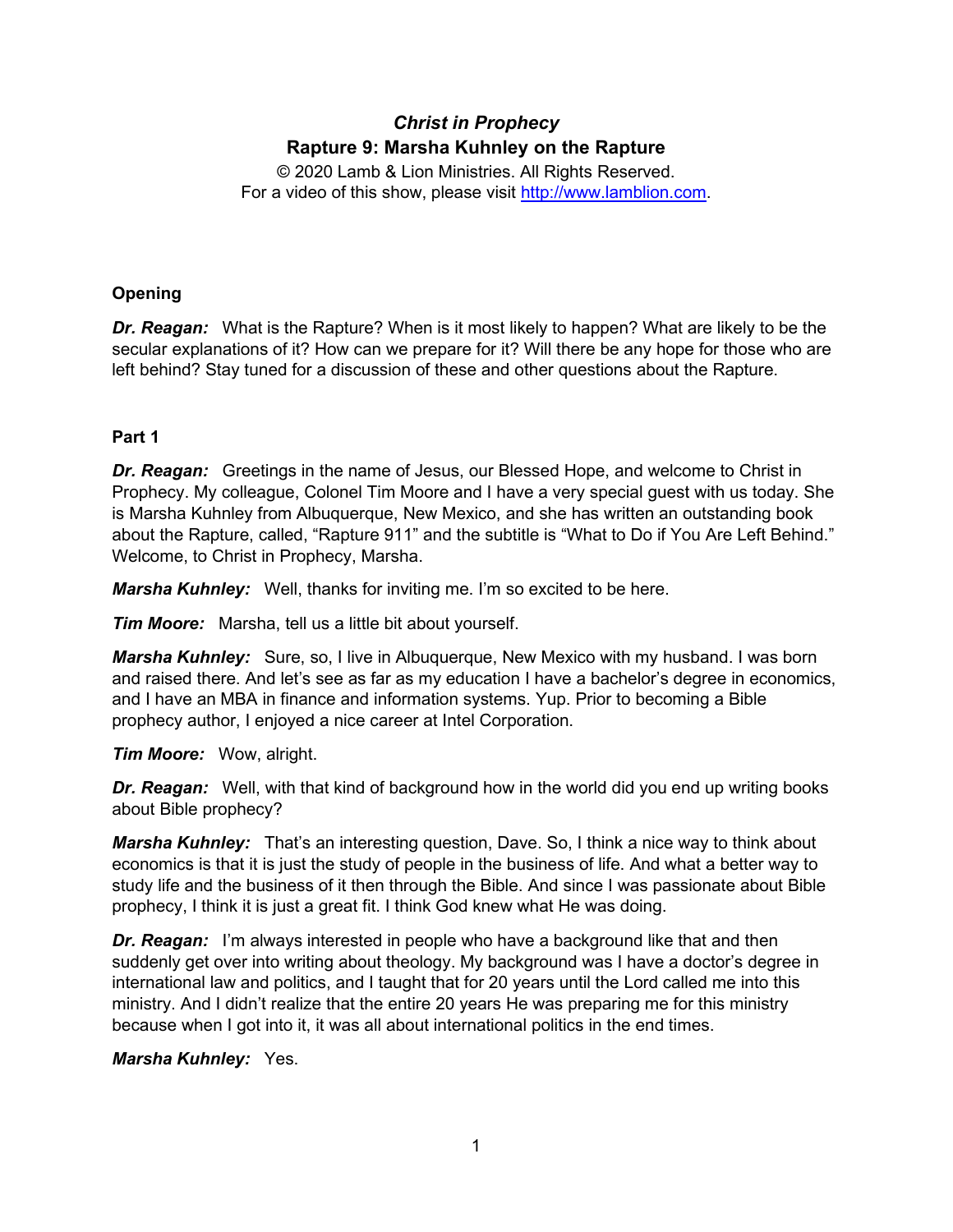*Tim Moore:* So, how did you initially become acquainted with Bible prophecy, and your faith as a Christian.

*Marsha Kuhnley:* Oh, sure, so I got saved right when I was about 30 years of age, and one of the first things I wanted to learn about was God's promise for eternal life. So, the first book I read as a new Christian, was Randy Alcorn's book "Heaven."

*Dr. Reagan:* Wow, that's a good one.

#### *Tim Moore:* Yes.

*Marsha Kuhnley:* Yes, yes, I love it. That book introduced me to the Rapture concept. And I was so fascinated that there was going to be this generation of people who were going to get raptured, and never taste death. So, I really wanted to learn more. So, I searched for some books, and I found Terry James' book, "The Departure," and learned all sorts of things about the Rapture, the end times, and that is what hooked me. I've been studying Bible prophecy ever since.

*Tim Moore:* So, kind of self-taught in terms of looking for materials, and obviously reading the Bible itself as well.

*Marsha Kuhnley:* Sure, yeah.

*Dr. Reagan:* Well, the Lord really led you to some good writers there.

#### *Marsha Kuhnley:* Yes.

*Dr. Reagan:* Randy Alcorn's book on Heaven I think's the best one that has ever been written on the topic. And then Terry James we have him on this program many times. Have you ever met Terry?

*Marsha Kuhnley:* I haven't met Terry.

*Dr. Reagan:* Did you know he's blind?

#### *Marsha Kuhnley:* Yes.

*Dr. Reagan:* Yeah, well he's an amazing guy. And he just cranks out book after book. And the last three we've had, Nathan Jones, and I have both had chapters in those books. He's getting ready to come out with a new one right now. You know when I first started studying Bible prophecy I prayed to the Lord, I said, "Lead me to something good to read." And He did. It was, "Revelation Illustrated and Made Plain," by Tim LaHaye. I didn't know who Tim LaHaye was at the time, but that's the first book I read on Bible prophecy.

#### *Marsha Kuhnley:* Nice.

**Dr. Reagan:** So, with regard to the Rapture why do you believe it is going to happen before the Tribulation begins?

*Marsha Kuhnley:* Sure. Well, we know that the Tribulation is a period of God's wrath upon sin. And the Bible is very clear in telling us that people who have put their faith in Jesus Christ are not meant for wrath; there is no more condemnation for believers anymore. The other thing that we can consider is that the Bible tells us that believers are the body of Christ. So, one of the things that we can keep in mind is that Jesus already took God's wrath for sin upon His body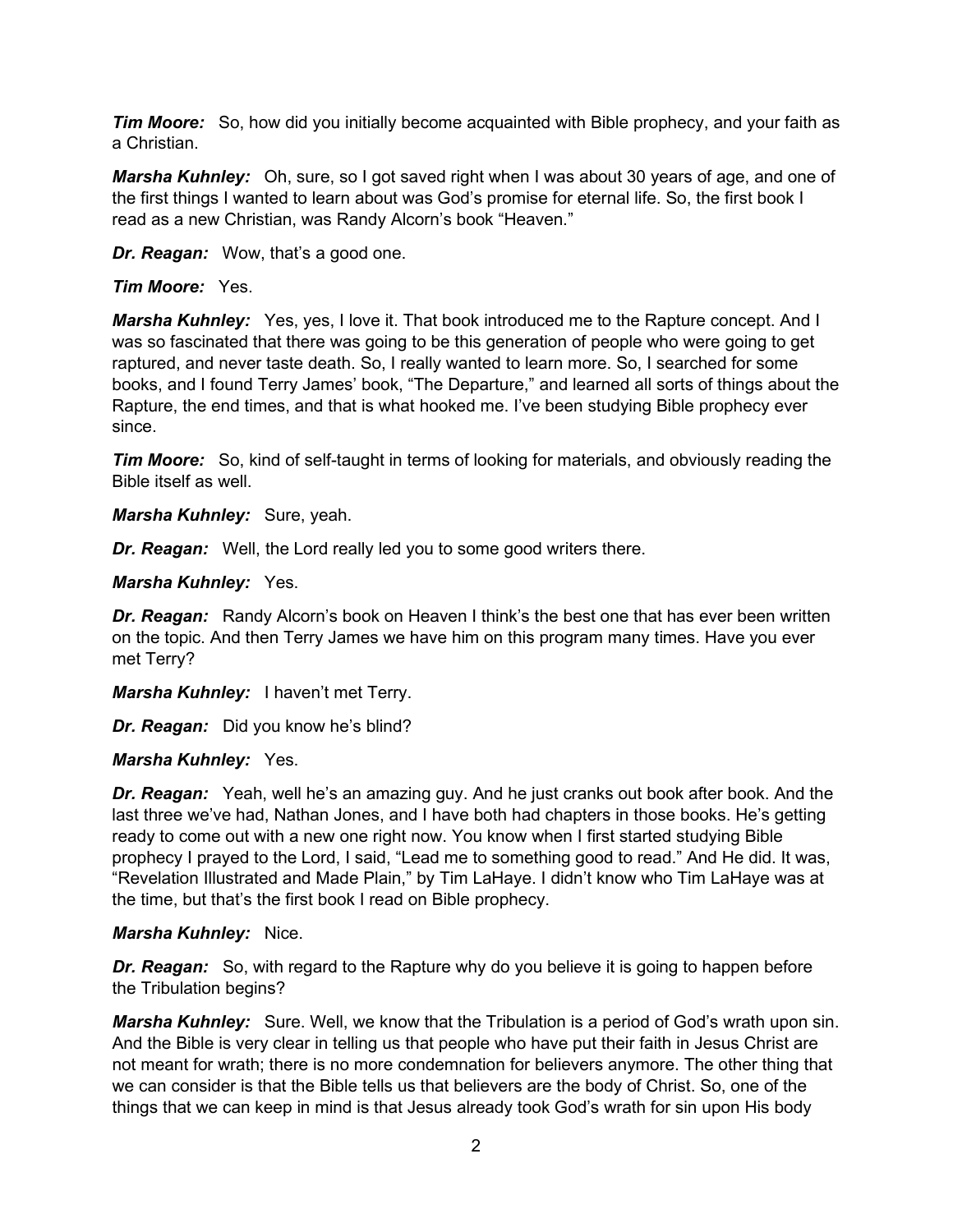when He died on the cross for us. So, believers today, we are not meant for that Tribulation period, and God's wrath because Jesus already took it. And the Bible is full of examples, or at least two major examples, to illustrate that God always removes His righteous before He inflicts wrath, and Noah and Lot are those two examples for us.

*Dr. Reagan:* What do you consider to be the most important argument on behalf of a Pre-Tribulation Rapture?

*Marsha Kuhnley:* Oh, sure. I think there are a couple scriptures that really help us hone in the timing of the Rapture.

#### *Dr. Reagan:* Okay.

*Marsha Kuhnley:* First in John chapter 14, and the other one is 2 Thessalonians 2. So, in John chapter 14, you might remember that Jesus is having a conversation with His disciples. And He tells them that He is going to His Father's house, which is Heaven, to prepare a place for them. And that when it is ready He is going to come back and get them, so, that His disciples, His believers can be there with Him where He is. Now, we know that that scripture has to be a reference to the Rapture because Jesus is taking believers from earth and taking them to Heaven.

## *Dr. Reagan:* Yes.

*Marsha Kuhnley:* At the Second Coming when Jesus comes He leaves Heaven and comes down to earth to be with us here. And at the Second Coming once Jesus is here He doesn't ever leave again.

#### *Dr. Reagan:* Right.

*Marsha Kuhnley:* He is here for forever.

*Dr. Reagan:* In the Rapture He just appears; He never comes to earth.

*Marsha Kuhnley:* Right, right, exactly. So, John chapter 14 Jesus Himself is telling us that this Rapture event has to happen before His Second Coming.

*Dr. Reagan:* But I'm interested that you mentioned the second scripture being 1 Thessalonians 2.

*Marsha Kuhnley:* 2 Thessalonians 2.

*Dr. Reagan:* Yeah, because that is the scripture that people use all the time to argue against a Pretribulation Rapture.

**Marsha Kuhnley:** Oh. Yeah, so I actually think it really hones in the timing for us, and shows us that it has to be before the Tribulation itself. So, in 2 Thessalonians chapter 2 the Apostle Paul is talking more about the Rapture. And in the first part of that chapter, if you read your Bible, most Bibles say that the apostasy or the rebellion, or the falling away has to happen before the Antichrist can be revealed. Well, Bible scholars today are realizing that that particular word wasn't translated very well, in our current versions of the Bible. If we go to some of the original English translations.

*Dr. Reagan:* All of them.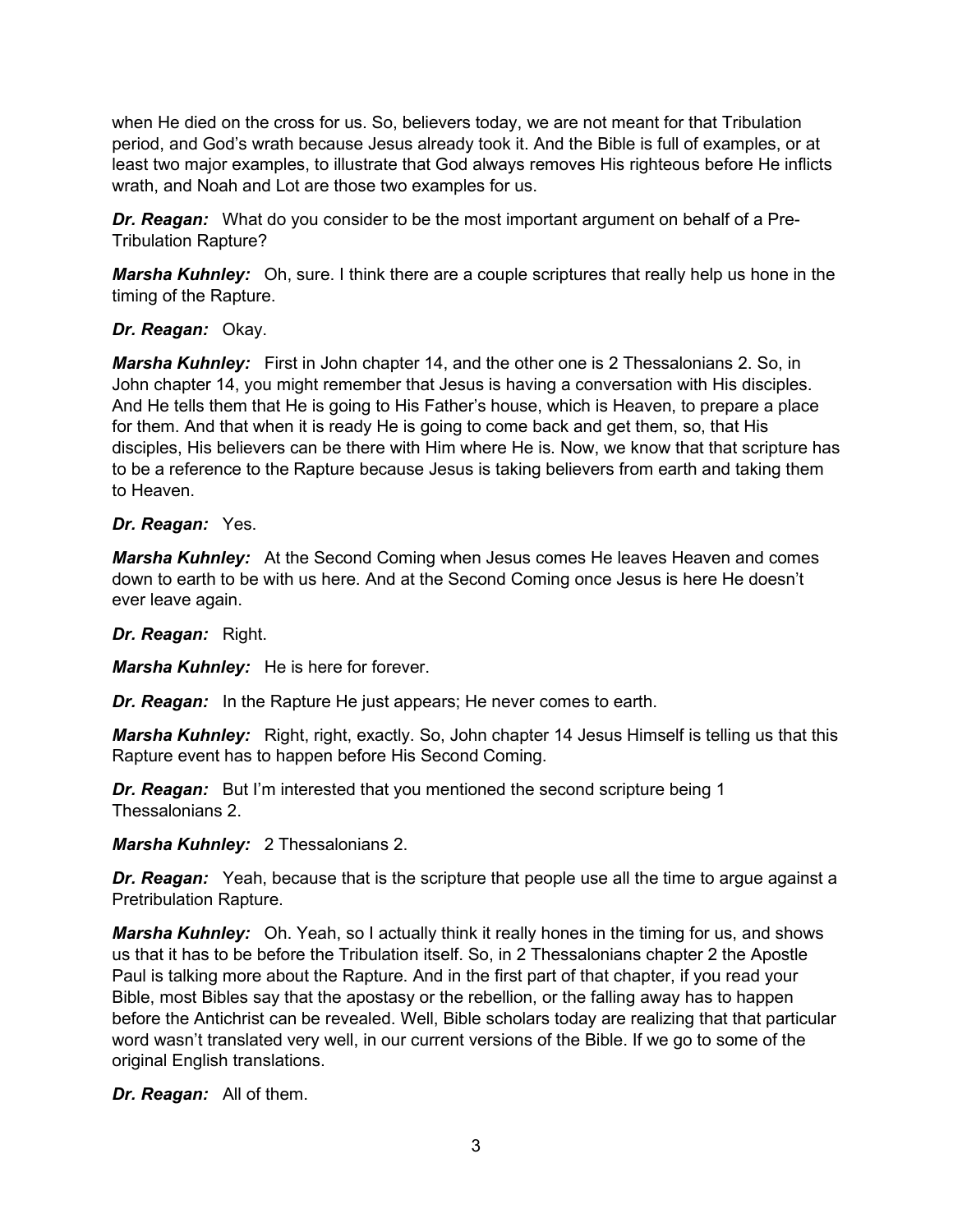*Tim Moore:* All of them.

*Marsha Kuhnley:* Yeah, that phrase says, "the departure." So, the Apostle Paul is speaking of a literal event, the departure. And the Apostle Paul spoke about the Rapture in 1 Thessalonians chapter 4.

### *Tim Moore:* Yes, he did.

*Marsha Kuhnley:* So, he's just kind of giving us a little bit more details here in 2 Thessalonians. So, he says, this event, the departure, has to happen before the Antichrist can be revealed. And then further along in 2 Thessalonians 2 he tells us that this restrainer has to be removed before the Antichrist can come as well. And if we think about it, the Antichrist is going to be possessed by Satan. And there is only one thing in the universe that can hold back that power of Satan, and its Jesus. And all of us believers are filled with Jesus' Holy Spirit today. So, the Apostle Paul is telling us two things: the departure, which is the Rapture has to happen, and it's that removal of the Holy Spirit, or believers, that is that departure.

*Tim Moore:* I love the fact that you go to Thessalonians. I tell people, and even as a new believer, you were drawn to learning about the Rapture, and understanding the end times.

#### *Marsha Kuhnley:* Yeah.

*Tim Moore:* I tell people that this is not some esoteric theological concept that we need to wait years, and years after we've been a Christian and eventually get around to. Paul when he was declaring the Gospel to the people in Thessalonica, in a matter of weeks had already introduced the Rapture, which why they were writing him letters asking questions. And he responded in 1 and 2 Thessalonians with more information, or to expound upon what he had already shared with them in a very short time when he first introduced to them to the Gospel, and the Lord's coming as part of the Rapture and then the Second Coming.

#### *Marsha Kuhnley:* Exactly.

*Tim Moore:* Another thing that I'm fascinated by in your book, "Rapture 911," Marsha, is the fact that you talk about what will be some of the secular explanations for the Rapture; when Christians all over the world are taken away, snatched away in a twinkling of an eye. The secular world will have some very strange explanations for what has happened. So, what do you think will be their explanations?

*Marsha Kuhnley:* Sure. So, I have a whole section of chapters in "Rapture 911" where I talk about lies that are going to be prevalent after the Rapture. Now, of course there are going to be several explanations for what happened. Of course, there is going to be alien abduction. We know that aliens are fallen angels, they are demons, and Satan is going to want to take credit for what has just happened. So, I think that is going to be a prominent one. I also think that the New Age folks are going to say, "I told you so," when millions of people across the planet disappear. They are going to think that folks that were unenlightened have been removed.

*Dr. Reagan:* That's going to be a very popular one because it was in the 70's in fact that the New Age Movement announced to the world the masters of the universe have revealed to us the day is coming when they are going to take everybody off this earth who lived by faith, so that we who live by reason can continue in our evolutionary development. And they'll just say, "See, we told you."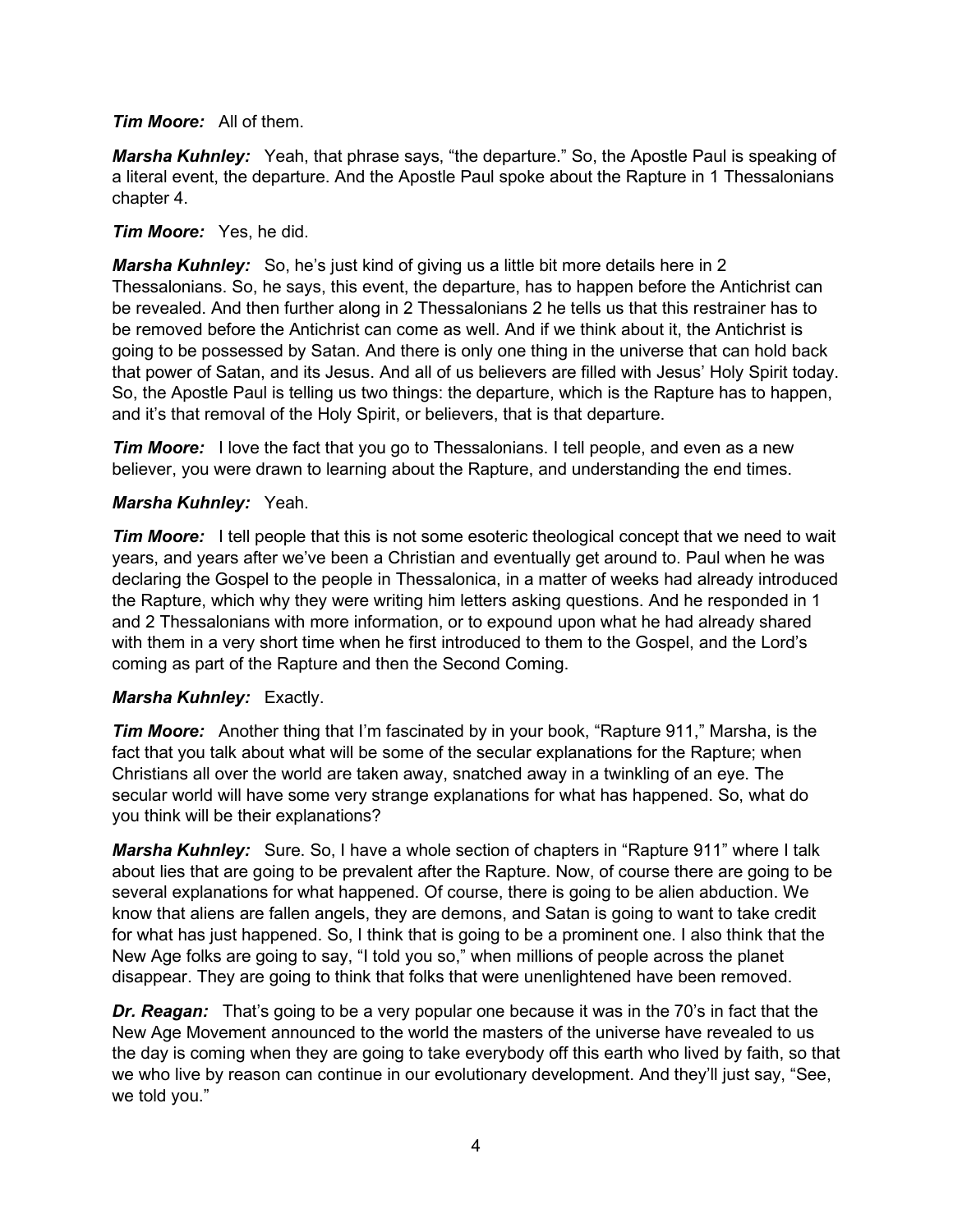*Marsha Kuhnley:* Yup, that's sad.

*Tim Moore:* As a matter of fact, I find it fascinating, the very lies that you've discussed have already been perpetrated upon the world and they are growing in their impact even today. It's fascinating.

*Dr. Reagan:* Any other explanations.

*Marsha Kuhnley:* Yeah, there are two more I'd like to discuss with you two. The first one is really interesting it is the Simulation Hypothesis. So, if folks have seen the movie, "The Matrix" this is going to be familiar to them. So, essentially there are people who believe that everything that you can see and touch isn't real. They think that we are living in a simulated reality, that essentially it is all computer code.

*Dr. Reagan:* Oh, this is computer code?

*Marsha Kuhnley:* That is what they believe. Now, when the Rapture happens they are going to think it proves their hypothesis correct; that we are in fact living in this simulated reality. And that the folks that disappeared essentially just got removed from the simulation.

*Dr. Reagan:* They are no longer in the computer code.

*Marsha Kuhnley:* Right.

*Tim Moore:* Yeah, I guess we were just erased.

*Marsha Kuhnley:* Yeah, so we didn't exist in the first place.

*Dr. Reagan:* Okay, we are going to have to move quickly. Now what is the second one you were going to mention?

*Marsha Kuhnley:* The second one that I would like to talk about is based off this snapture that the media popularized. If you have seen the last Avengers movies, the man bad guy in the Avengers Thanos when he became all powerful he snapped his fingers and billions of people across the planet just disappeared. And his reasoning for gaining all of his powers so he could do that was to depopulate the planet, or just the whole universe because it couldn't sustain all the people anymore. Now, that particular explanation fits right in with the United Nations agenda, so I think that one will be quite popular after the Rapture.

*Tim Moore:* Well, if you don't look for plain sense, you end up with nonsense, and a lot of people have rejected the plain sense of scripture, and we have already ended up trending toward nonsense. And that is what you are describing with some of those explanations.

*Marsha Kuhnley:* Yes.

*Dr. Reagan:* Well, Marsha, I tell you I appreciate your eloquence in responding to these questions.

*Marsha Kuhnley:* Oh, thanks.

*Dr. Reagan:* And folks, what we are going to do is we are going to take a break now, and when we come back we are gong to bombard her with the counter arguments that people present to the Pretribulation Rapture, because the Pretribulation Rapture is under greater attack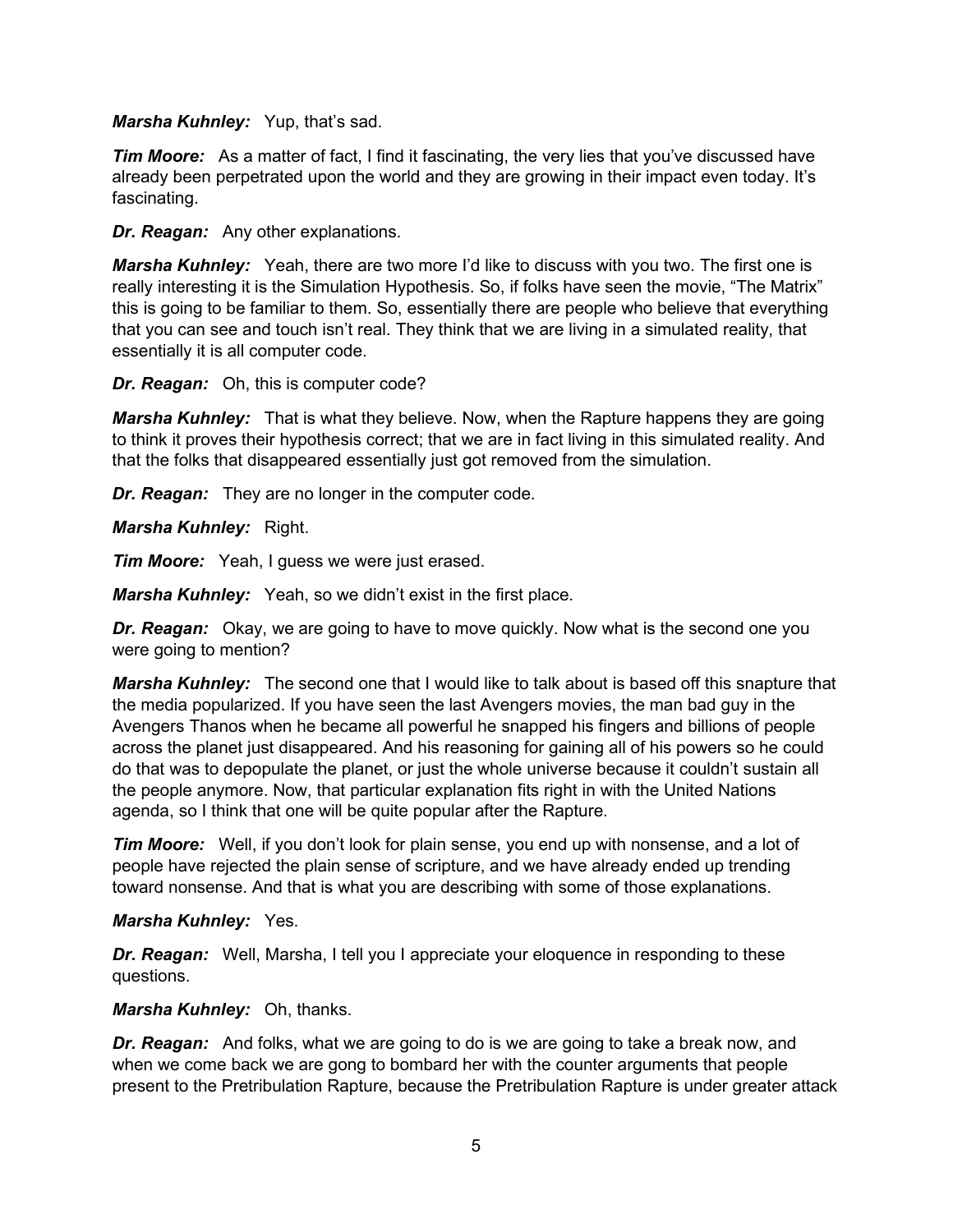today then ever before. And the reason it gives hope to Christians, and Satan doesn't want any of us to have any hope.

## **Part 2**

*Tim Moore:* Welcome back to Christ in Prophecy and our interview with Marsha Kuhnley, the author of the excellent book about the Rapture called, "Rapture 911." Marsha, we want to get your responses to some of the most common criticisms about the Rapture. And so, first of all I'd like to know how would you respond to people who say that the Rapture is not even in the Bible, that word itself is not even contained in scripture.

*Marsha Kuhnley:* Sure. It's there. It's just not in most English translations of the Bible. So, it is the phrase caught up in 1 Thessalonians 4:17 that we are interested in. If we go back to the original Greek translation it is the word, "harpazo" and that particular word in the Latin Vulgate translations is "rapiemur," "rapio," "rapturo" or other derivatives of that word.

*Dr. Reagan:* Which is the only Bible used in western civilization for almost 1,200 years.

*Marsha Kuhnley:* Yeah, and that is where we get the word Rapture from.

*Dr. Reagan:* The word doesn't have to be English for it to be a biblical word.

*Marsha Kuhnley:* Exactly. Exactly.

*Tim Moore:* No, not at all. So, how do you suggest, and actually obviously we believe that the Rapture will happen prior to the Tribulation, so a Pretribulation Rapture. What is the evidence for that? We've already touched on that but how would you expand upon that?

*Marsha Kuhnley:* Well, one of the things that we can look at is Daniel chapter 9. So, in Daniel chapter 9 he tells us that we essentially have to have a good understanding of the entire biblical timeline for us to understand that the Rapture is a Pretribulation event. And in Daniel chapter 9 he introduces us to the concept, there is a difference between the Church Age and the Jewish nation. And he speaks of this seventy-weeks of years in Daniel chapter 9 where all of these events have to be fulfilled before Jesus can come, at His Second Coming. Now, at Jesus' Second Coming 69 weeks of years were fulfilled, and then the time stopped for the Jewish nation.

*Dr. Reagan:* Time out.

#### *Tim Moore:* Yeah.

*Marsha Kuhnley:* Yes. Yes. And that's essentially when the time started for the Church Age. Now, the Church Age ends when Jesus comes at the Rapture. And then the time starts again for the Jewish nation when the Antichrist signs that peace treaty with Israel, and then they finish that last seven years. Now, Daniel also talks to us in Daniel chapter 12 that there are certain events, and signs, and things that we can be looking for, for the Tribulation starting, for the middle of the Tribulation, and the abomination that happens in the Temple, and when Jesus returns at His Second Coming. Daniel actually tells us that we can calculate the exact day that Jesus is going to come at His Second Coming based on when that peace treaty gets signed, it is exactly seven years later. Now, the reason that is significant is because the Bible tells us the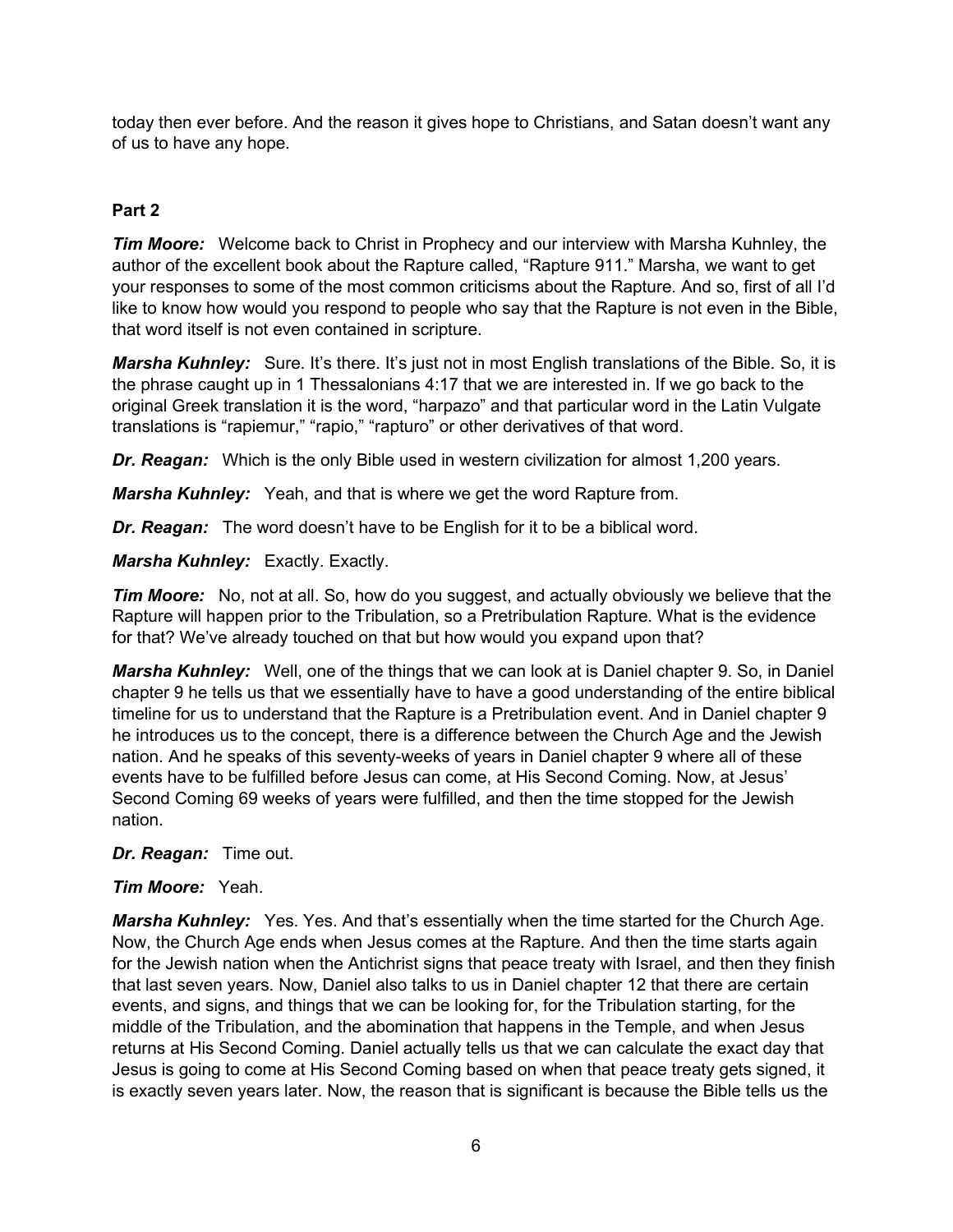Rapture is an imminent event, that it could happen at literally at any time. There isn't any sign or any event that has to happen before the Rapture happens.

*Dr. Reagan:* The Second Coming is not an imminent event.

*Tim Moore:* No.

*Marsha Kuhnley:* Exactly, the Tribulation is not imminent. The middle of the Tribulation, the end of the Tribulation when Jesus returns, all of those dates we are going to know and be able to tell.

*Tim Moore:* There are many signs that actually tell us that we are in the Tribulation.

*Marsha Kuhnley:* Yes.

*Tim Moore:* That the Antichrist has manifest himself.

*Dr. Reagan:* The Temple is rebuilt.

*Tim Moore:* The Temple being rebuilt, all of these things that point to the timing of Jesus' coming back in glory. But His coming for the Church, what we call the Rapture, there is no sign leading up to that.

*Marsha Kuhnley:* Exactly.

*Tim Moore:* Very good.

**Dr. Reagan:** Plus, we are never told to watch for the coming of the Antichrist, we are told to watch for Jesus Christ.

*Marsha Kuhnley:* Exactly.

*Tim Moore:* Always.

*Dr. Reagan:* The only people who are told to watch for the Antichrist are the Jewish people. And they are told that when he appears get out of Jerusalem.

*Marsha Kuhnley:* Yes, that's right.

*Dr. Reagan:* But the Church, no, because we are waiting for Jesus Christ. Well, another argument against the Pretribulation Rapture is the concept that it is too new to be true. It was developed in 1820 with a guy named John Darby, and that is just too late in history. It is just too new to be true.

*Marsha Kuhnley:* Sure. This one actually doesn't really make much sense to me. It's almost like they are implying that the popularity of a biblical teaching, or scripture with the early church is what makes it true today.

#### *Dr. Reagan:* Yeah.

*Marsha Kuhnley:* And that just seems really ridiculous. We know, based on the Bible, that Jesus talked about the Rapture in John 14, and Matthew 24. The Apostle Paul talked about it in 1 Thessalonians 4, 2 Thessalonians 2, 1 Corinthians 15. John gives us a glimpse of the Rapture in Revelation chapter 4. And then we've got other Bible scholars, experts in Bible prophecy that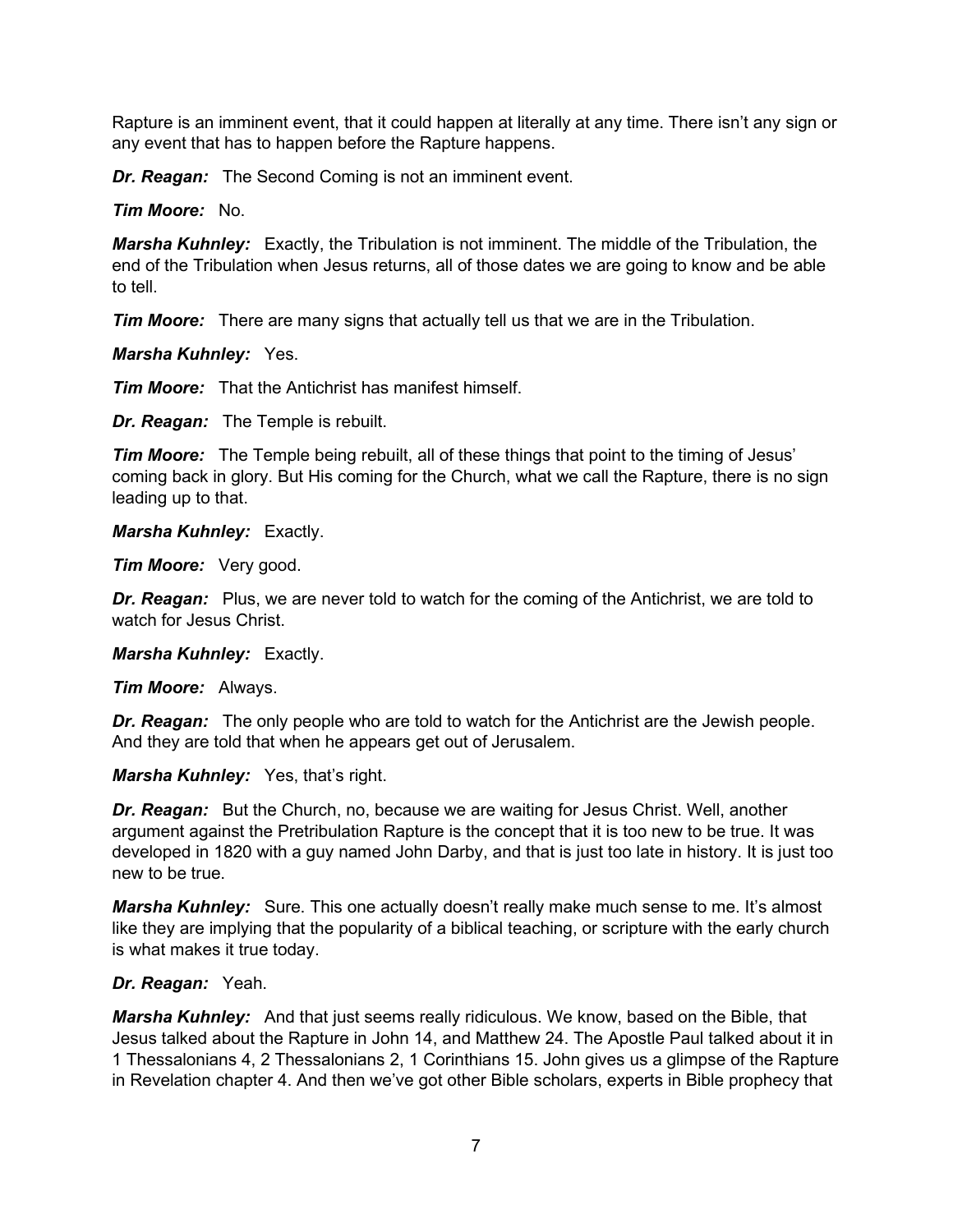have written about this particular question. Mark Hitchcock talks about it. And Dave, you even talk about it in your latest book, "Rapture: Fact or Fiction?" as well.

*Dr. Reagan:* Yeah, the interesting thing about that argument is that when Martin Luther said, "We've got to get back to the Bible because salvation is not by works."

*Tim Moore:* It's by grace alone.

*Dr. Reagan:* Which the Catholic Church was teaching, but it was by grace through faith. The Catholic Church confronted him and said, "That's too new to be true."

*Tim Moore:* Yes.

*Dr. Reagan:* Because no popes and no church fathers believed in it. He said, "Well, what church fathers are you talking about?" He said, "Peter, Paul, John, Jesus they all believed in it."

*Tim Moore:* Exactly right. Fantastic example.

*Marsha Kuhnley:* Exactly. Exactly.

*Dr. Reagan:* So, we can't test a doctrine by when it developed. We have to test it by the scripture.

*Marsha Kuhnley:* Yeah.

*Dr. Reagan:* And the scripture say that a lot of prophecy are not going to be understood until the time comes for them to be understood.

*Marsha Kuhnley:* Exactly.

*Dr. Reagan:* I mean this is so, Daniel said, "I don't understand these prophecies." The Lord said, "It is not for you to understand them, it is for you to write them."

#### *Marsha Kuhnley:* Yes.

*Tim Moore:* Well, Dave mentioned the Antichrist. One of the other criticism that is leveled against all of us who look forward to the Lord's soon return, to a Pretribulation Rapture, they'll say, "Well you all are just escapists. You're trying to avoid the Antichrist. You are trying to avoid the Tribulation period because you are cowards, or you are just afraid. And so, you are just wanting to escape." And not putting any stock into what the Word itself says, but how would you counter that argument?

*Marsha Kuhnley:* Sure, I would say, "Don't be deceived by that." That's the spirit of Satan talking. He likes to mock Gods' truth, call people names, and he likes to steal the hope we have of future promises. There is a crown of righteousness that awaits all believers who are looking forward to Jesus returning at the Rapture, right?

*Dr. Reagan:* Yes.

*Tim Moore:* Yes, there is.

*Marsha Kuhnley:* Don't let Satan steal your crown.

*Tim Moore:* Amen.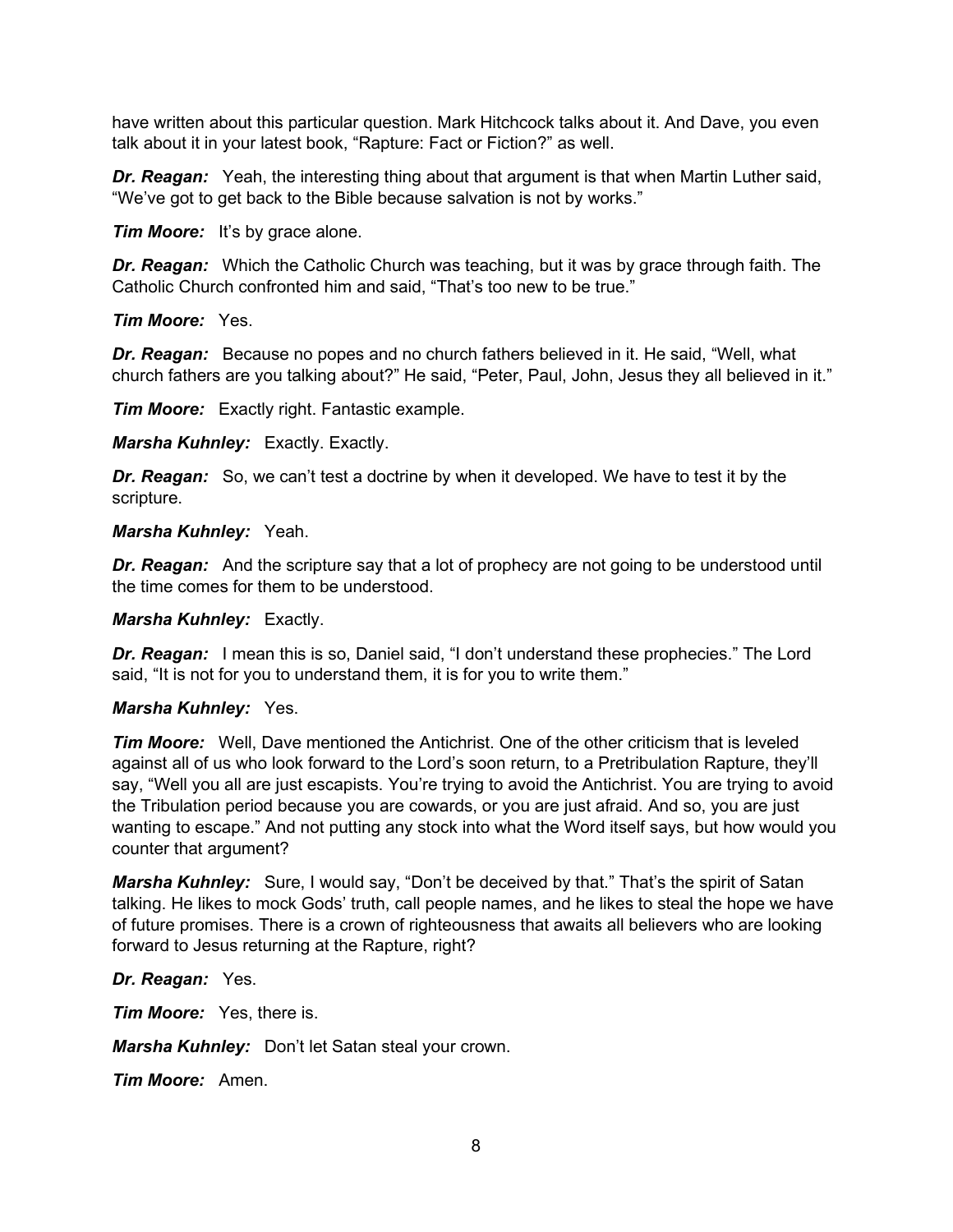*Marsha Kuhnley:* Let people call you whatever they want. Continue trusting in one of the coolest promises that we have in the Bible and look forward to Jesus coming. I know I am.

*Dr. Reagan:* The subtitle of your book is "What to Do if You Are Left Behind."

*Marsha Kuhnley:* Yes.

*Dr. Reagan:* What do you have to say in this book to people who might be left behind.

*Marsha Kuhnley:* Oh, sure, so I have a lot of information about what happened. Why millions of people disappeared? Of course, they are going to learn about why there is still hope for them, and how they can be saved. I teach them all about the Bible; what it is, who wrote it?

*Tim Moore:* How to read it.

*Marsha Kuhnley:* How to read it, yes, that's really key. And they are going to learn all about why they can trust the Bible. There are a ton of examples of fulfilled Bible prophecies in here, so they can get that good foundation. I also talk about lies that are going to be prevalent after the Rapture, so they won't be deceived. There is content in here to help them cope with feelings they are going to be struggling with, like fear, grief, and shame.

*Dr. Reagan:* And you also warn them what is ahead of them, don't you?

*Marsha Kuhnley:* Exactly. Exactly, there are a lot of chapters that cover a timeline of future events. And I end it with a nice checklist of what to do.

*Tim Moore:* I appreciate the fact, really, and even your subtitle suggests that this book is not written just for folks today, or people who are already Christians, and already believe the things that you do. But really your book is focused on those who are left behind, who don't understand why a lot of their friends and perhaps even relatives have disappeared, and the lies that are being perpetrated. And so, this becomes a resource for someone to turn to, to have understanding after the Rapture. And let's face it, obviously if a person can gain understanding after the Rapture, our hope is that many will gain understanding before the Rapture and put their faith in Jesus Christ today, so that they can be snatched away with the rest of the body of Christ and not have to go through the Tribulation. That is really our hope, and our prayer today.

*Marsha Kuhnley:* Exactly.

*Dr. Reagan:* Marsha, you published this book in November of 2019, I believe it was.

*Marsha Kuhnley:* Yes.

**Dr. Reagan:** And I don't know how I got a copy. I don't know if you sent it to me or what, but I got a copy. And it is a big book. And I started reading and I couldn't put it down. I thought it was very, very well written.

*Marsha Kuhnley:* Thank you.

**Dr. Reagan:** And I just couldn't believe that this was the first book to be written by somebody in the field of Bible prophecy. You've really been trying to make up for lost time since you became a Christian at age 30. But I did make a suggestion to you. I told you that people aren't readers anymore, and it is very few people who just get in and read a book, especially this size. And I suggested that maybe you might put out a smaller edition. What happened?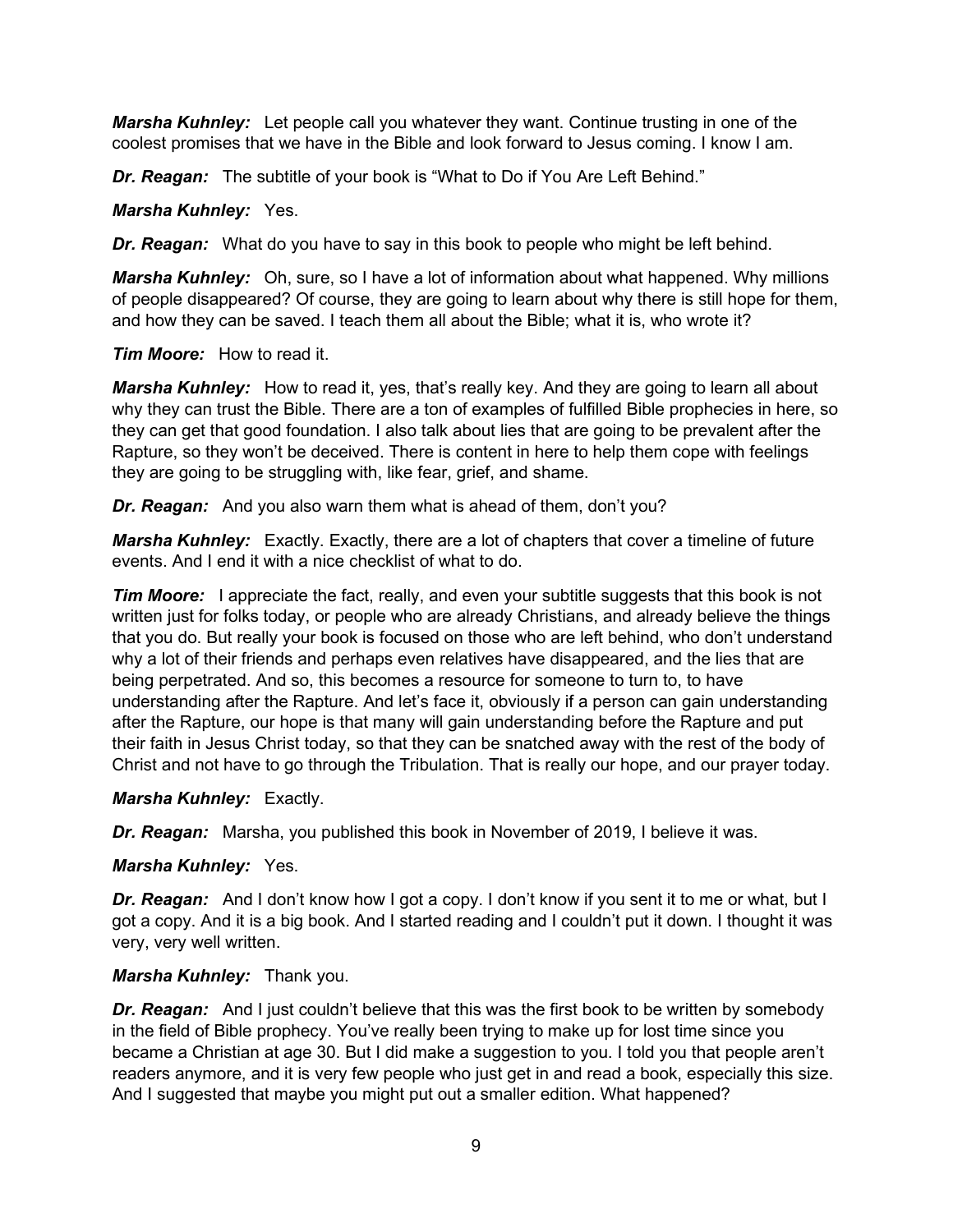*Marsha Kuhnley:* Right. Right, so, you are right, Dave, we had a conversation several months ago. You actually shared a thought with me that folks that are left behind after the Rapture, you don't believe are going to have time to do in depth Bible study. Right? So, this book might be a little challenging for somebody left behind. And you suggested I make a little pocket edition. I thought that was a really great idea. It made sense to me. So, thanks, for the great suggestion.

*Dr. Reagan:* Well, I really feel strongly about that. And I tell people quite often when I am at churches I say, "Open your Bible and right at the front of it put the plain of salvation." Because people don't have time during the Tribulation to read the whole Bible. They are going to be hunted down. So, have it right there where they can go to the verses, and see what are the important things they need to know; that they are a sinner, that they can be reconciled to God through faith in Jesus Christ. So, yeah, I really appreciate. We are always getting letters and messages, and e-mails saying, "My children are not believers and if the Rapture occurs they are going to be left behind. What can I leave them?"

*Marsha Kuhnley:* There you go.

*Dr. Reagan:* There you go.

*Tim Moore:* Well, obviously the other key is while we want to leave resources, obviously we have a wealth of resources. Our internet evangelism will be there until the Antichrist and others take sites like that down. But we have resources to leave behind. But again, our goal is not to just to leave things for people who are left behind.

#### *Marsha Kuhnley:* Yes.

*Tim Moore:* We want folks to share the message of the Gospel today so that there loved ones are not left behind. We want people's friends and neighbors to know about Jesus Christ and join us in the Rapture when He comes to snatch us away and take us to Himself.

#### *Marsha Kuhnley:* Exactly.

*Dr. Reagan:* Marsha, how about just looking directly into the camera in front of you and telling our audience what they must do to be prepared for the Rapture.

*Marsha Kuhnley:* Oh, sure. So that's really easy. To be prepared for the Rapture all you have to do is put your faith in Jesus Christ. You just have to believe that Jesus is who He is says He is, He's the Son of God. And that He left Heaven, came down to earth and died for your sins.

*Dr. Reagan:* You mean I don't need to go out and do a bunch of good works?

*Marsha Kuhnley:* No, no you don't have to do a bunch of good works.

*Dr. Reagan:* Well, what if I've committed some really terrible sins?

*Marsha Kuhnley:* It doesn't matter, Jesus died for everyone, and for every single sin.

*Dr. Reagan:* But that seems so easy. It seems so free. I guess it's called grace.

*Marsha Kuhnley:* Yes, it is.

*Dr. Reagan:* Okay.